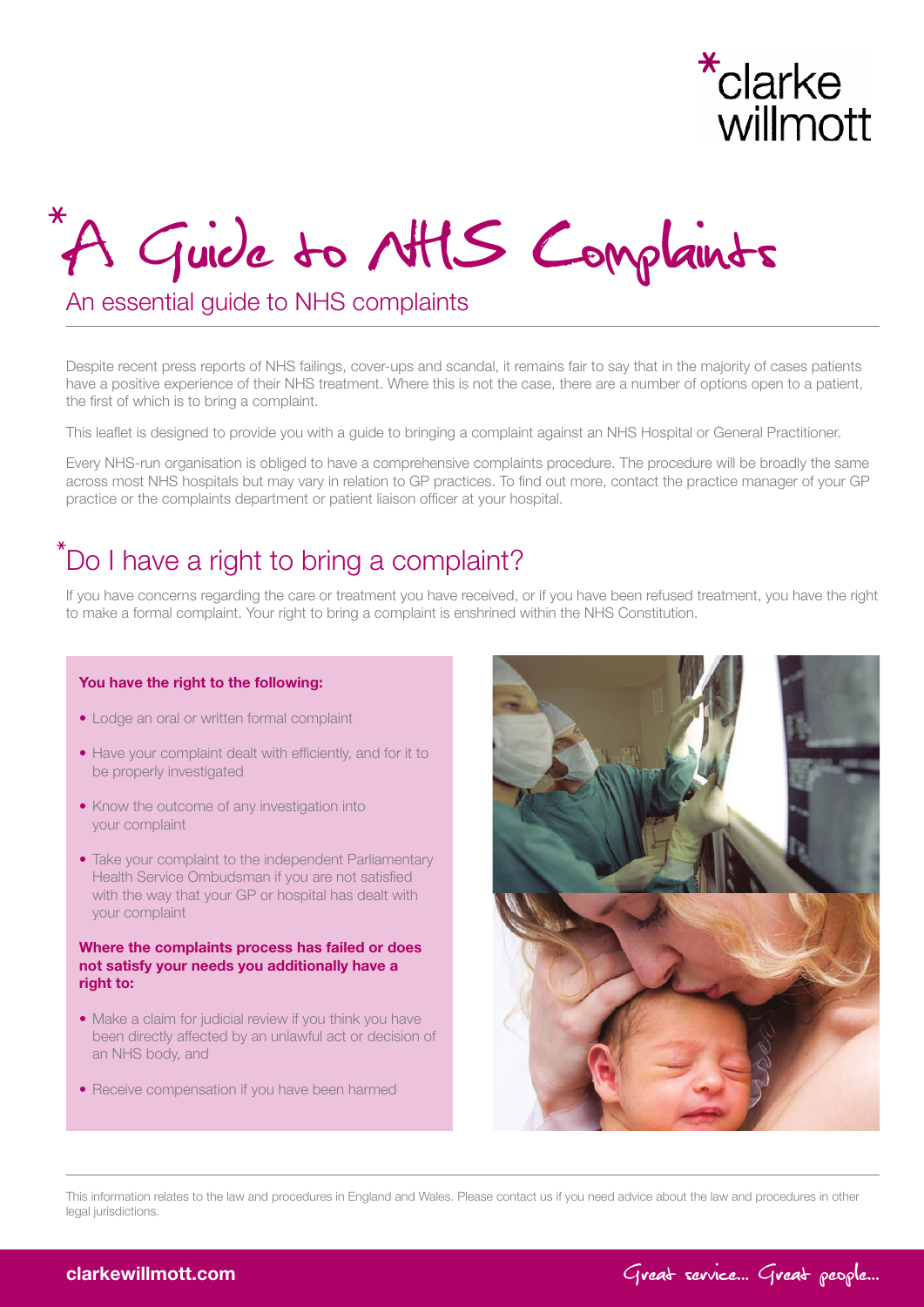## What is the NHS Complaints procedure?

The complaints procedure allows patients and their families to raise concerns regarding treatment received. It gives the treatment provider an opportunity to address those concerns by providing an explanation of what happened and, if something went wrong, to apologise for what went wrong.

The complaints procedure is also an opportunity for treatment providers to identify problem areas in which things go wrong and to review working practices and implement changes in order to prevent the same thing happening again.

The NHS Complaints procedure does not provide for compensation to be paid and is not designed for patients seeking financial compensation.

## When should I complain?

As soon as possible following the treatment in question. There is a time limit of 12 months for bringing a complaint, which runs from the date treatment was provided.

Extensions to the time limit can be granted, particularly in situations where it would have been difficult for the patient to complain earlier (for example if grieving or in the case of ongoing illness/ trauma).

## The Complaints Process

The NHS complaints process has two stages. You must go through the first stage before moving to the second. The first stage involves a direct complaint to the treating NHS hospital, treatment centre or GP. The second stage involves the Health Service Ombudsman.

1. Local Resolution: ask your GP surgery, hospital or NHS Trust for a copy of their complaints procedure which will explain how to proceed.

 Your first step will normally be to write a letter of complaint but this will often follow a verbal complaint to a practice manager, GP, Doctor or hospital.

### 2. The Parliamentary Health Service Ombudsman:

If you are unhappy with the response to your complaint at the local level, you can complain to the Parliamentary Health Service Ombudsman. The Ombudsman will not fully investigate every complaint they receive. See below for further information on the Ombudsman service and remit.

You can call the Ombudsman's helpline on: 0345 015 4033, or see their website for more information: http://www.ombudsman.org.uk

There is a time limit of 12 months for bringing a complaint, which runs from the date treatment was provided.

Your first step will normally be to write a letter of complaint.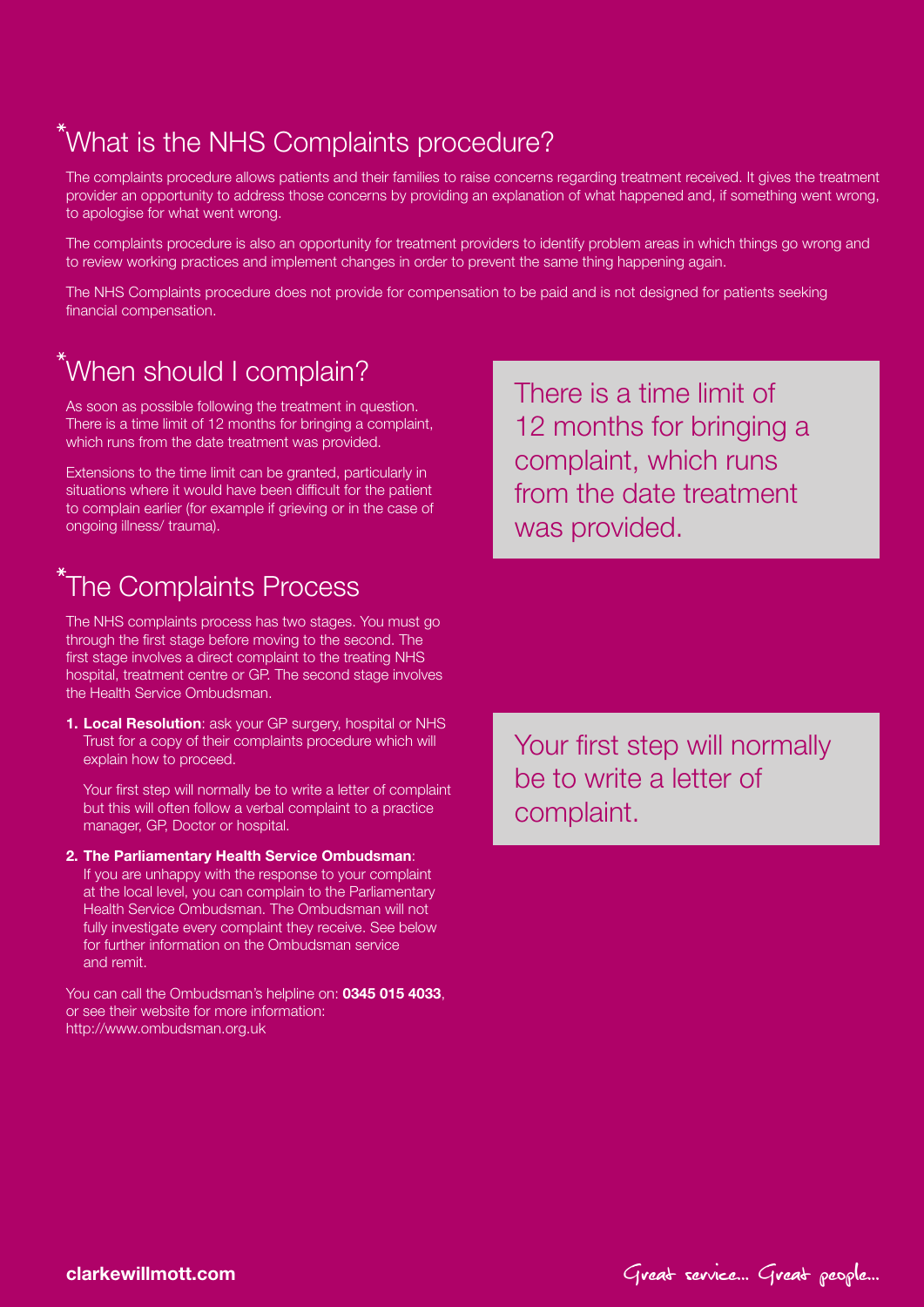## <sup>T</sup>How do I start my complaint?

You can bring a complaint either in writing or orally. If you are putting your complaint in writing, telephone the complaints department of your hospital or the practice manger of your GP practice first to find out who you should address your letter to. Although you can bring your complaint orally to the practice or complaints manager, where possible you should put your complaint in writing to make sure that all of your concerns are properly communicated and understood.

If you do not wish to complain direct to your hospital or GP practice, you can complain to the commissioner of the health service that you are complaining about. Until recently, this was always your local primary care trust (PCT). PCTs were abolished on April 1 2013. Now you will have to take your complaint either to NHS England or your local Clinical Commissioning Group (CCG)

### What information should I include?

You should include the following information in your complaint letter:

- Your full name, address, date of birth and telephone number
- Name and contact details of anyone assisting you with the complaint
- Name and contact details of the healthcare provider you wish to complain about
- The factual details of your complaint (listing the main events and when/ where they happened)
- Copies of any relevant documents

If you have a number of questions about the treatment you received it is a good idea to list each question numerically after setting out the background to your complaint. This will help the healthcare provider to deal with all of your concerns.

It is a good idea to keep a copy of everything you send and make a note of when you sent it.



It is a good idea to keep a copy of everything you send and make a note of when you sent it.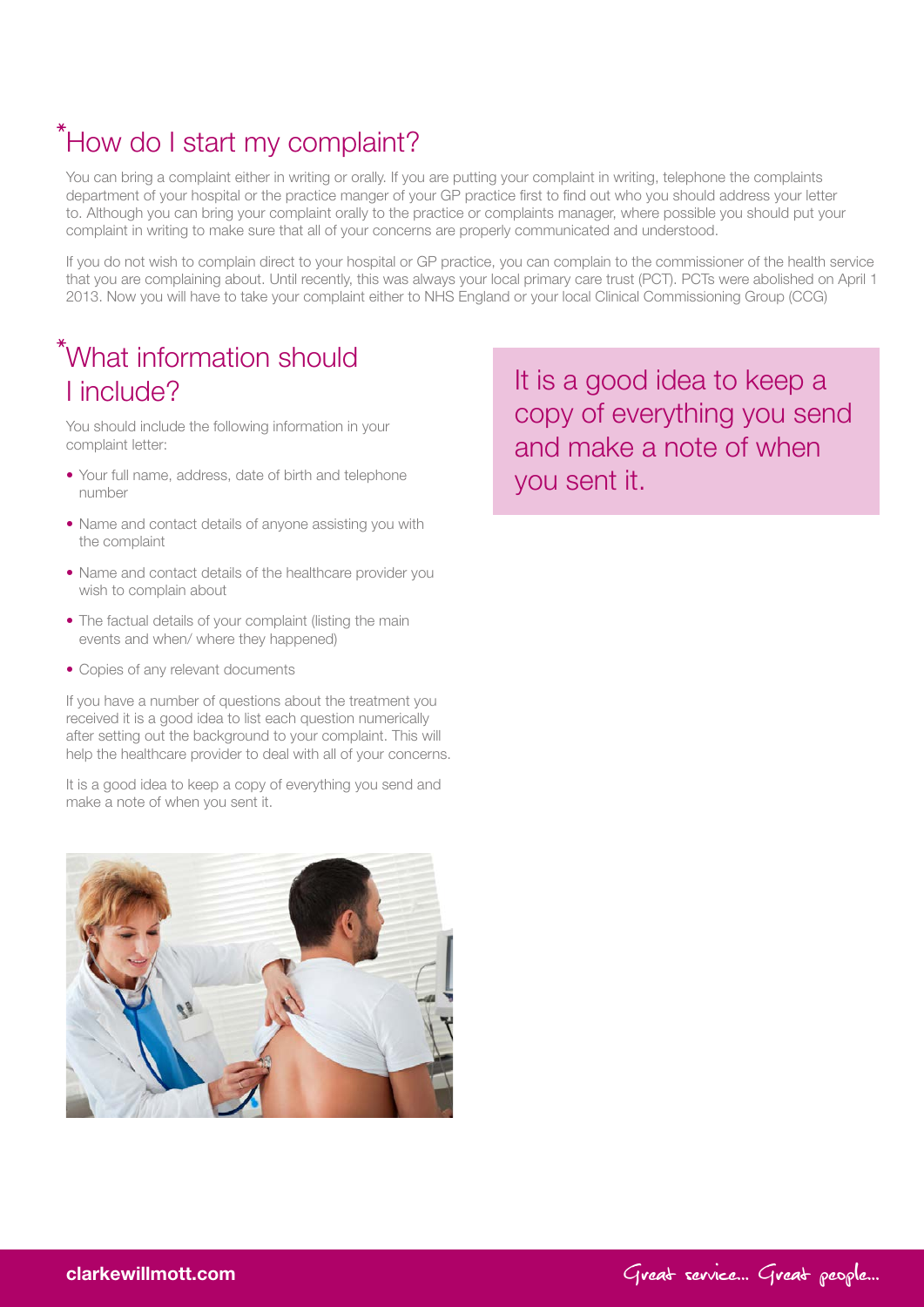## **What happens next?**

Most NHS Trust complaints procedures require an acknowledgement within 14 days but many will acknowledge your letter within 3 days. If you do not get an acknowledgement within this time frame, you should write again or telephone to check that your complaint was received.

The timescale for providing a full written response to your complaint will vary depending on the nature of your concerns and the investigations which need to be carried out in order to provide a substantive response.

The letter acknowledging your complaint should provide an indication of how long it will take to investigate your complaint and when you can expect to receive a full response.

If you do not receive your response within the promised time frame, you should write or telephone to chase the response.

If you are not happy with the response you may wish to write again to the NHS involved, rather than proceed immediately to the Ombudsman. This may be sensible if the response has dealt with most but not all of your questions or concerns. You may be offered a meeting with the complaints manager and treating Doctors/ Nurses to try to resolve any outstanding issues.

### How will the NHS investigate my complaint?

This will depend upon the nature of your complaint and concerns but generally the complaints manager should:

- Liaise with the members of staff directly involved in your treatment. In hospital this will include Doctors and nurses.
- If relevant, obtain an opinion from the clinical head of the relevant department about what happened.
- Occasionally the opinion of other Doctors, not directly involved in your care, may be sought over what happened.

You may be offered a meeting between the complaints manager, the treating doctors/nurses and yourself, before a written response is provided. The purpose of a meeting is to address the issues raised in your complaint and to give the treatment provider an opportunity to provide explanations or apologies, and, if relevant, to advise what action they are proposing to take to change their working practices and prevent similar incidents occurring in future.

You do not have to attend a meeting if you do not want to and a written response will be provided even if you do not. Any meeting should be recorded or there will be someone present taking notes.

If you are offered a meeting and you decide to attend a meeting, it is sensible to bring a friend or family member with you to take notes as it is often difficult to take in and remember all that is discussed.

You may be offered a meeting between the complaints manager, the treating doctors/nurses and yourself, before a written response is provided.

If you are offered a meeting and you decide to attend a meeting, it is sensible to bring a friend or family member with you to take notes as it is often difficult to take in and remember all that is discussed.

clarkewillmott.com Great service... Great people...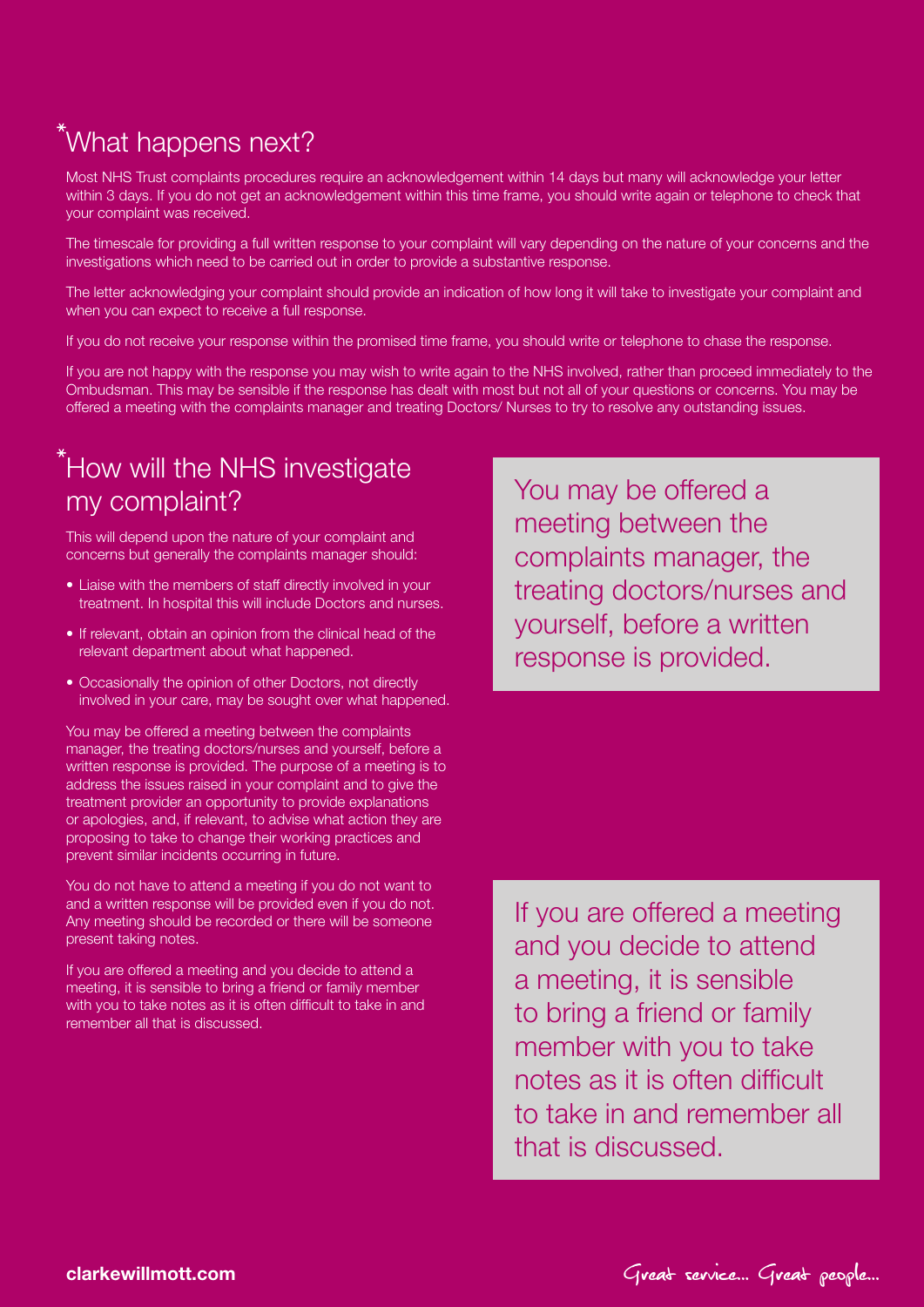### $\tilde{\ }$  is there anyone who can help me bring a complaint?

The prospect of complaining against the NHS can be daunting especially if there are a lot of emotions involved or if you have suffered harm. There are organisations who can provide assistance:

#### • PALS (Patient Advice & Liaison Service)

Officers from PALS are available in all hospitals. They offer confidential advice, support and information on health-related matters. You can find your local PALS office at the Office Directory at PALS Online: http://www.pals.nhs.uk

### • Independent Health Advocacy Service

Each community NHS trust must commission the services of an independent health advocacy service. This replaced the old ICAS. Providers vary from area to area. You can find out who your local independent health advocacy service is, or in some areas get direct assistance, through www.healthwatch.co.uk

#### • Citizens Advice Bureau

Your local Citizens Advice Bureau can also be a helpful source of advice and support. You can find your local Citizens Advice Bureau on their website: http://www.citizensadvice.org.uk

# **Ombudsman**

If you feel that the NHS Trust or GP surgery etc has failed to properly address your complaint, you have the right to refer the matter to the Parliamentary Health Service Ombudsman.

The Ombudsman is a free service and is independent of the NHS. Their powers are set down in law.

**Parliamentary Health Service**<br> **Combudsman**<br>
If you feel that the NHS Trust or GP surgery etc has faile<br>properly address your complaint, you have the right to r<br>
the matter to the Parliamentary Health Service Ombuds<br>
The The Ombudsman will only consider complaints which relate to "administrative fault" or "service failure". In the context of failings in hospital care, this could mean (for example) an unreasonable delay in diagnosing and treating a particular condition, leading to a worse outcome for a patient. They will also only investigate cases in which they conclude, following initial screening, that the NHS failed to fully respond to or deal with your complaint.

If the Ombudsman is able to assist you, they will review the issues surrounding your complaint and will liaise with you and the treatment provider concerned. The Ombudsman may well commission reports or seek opinion from Doctors not directly involved with your care or the local NHS. Once their investigations are complete, the Ombudsman will write to you, setting out their conclusions.

*Continued on next page.*

The Ombudsman will only consider complaints which relate to "administrative fault" or "service failure".

The Ombudsman may well commission reports or seek opinion from Doctors not directly involved with your care or the local NHS.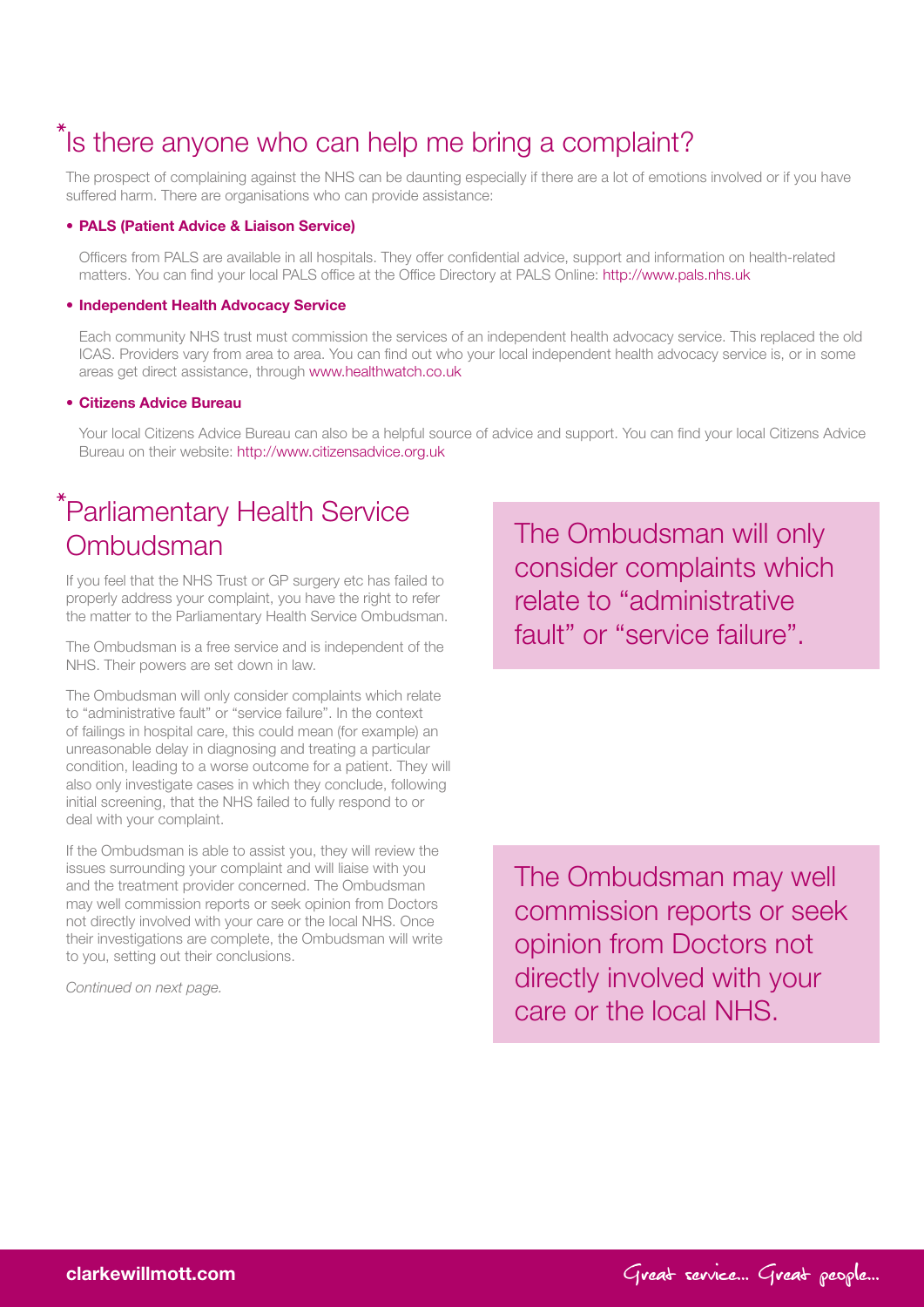### Parliamentary Health Service Ombudsman *continued*

If the Ombudsman concludes that the NHS have done something wrong, they will write to the hospital and tell them how to rectify the situation. This may involve making an apology, or providing a better explanation, or suggesting additional steps/ changes in order to put things right.

If the complaint can be resolved straightaway (without the need for a formal investigation), the Ombudsman aims to respond within 40 days of receiving your complaint.

If a full Ombudsman investigation is carried out, it can be a time consuming exercise, potentially taking up to 12 months. If you have suffered harm as a result of the treatment failure, you need to carefully consider these timeframes. If you are contemplating bringing a claim for compensation as well, it may be sensible to contact solicitors before the end of the Ombudsman investigation. This is because there is a 3 year time limit on compensation claims.

## Judicial Review

It may be possible to challenge the Ombudsman's final decision by seeking a judicial review. This is a procedure which allows a Court of law to review decisions made by public bodies. You will need to consult a solicitor if you plan to seek a judicial review and be aware that there are tight time limits which apply from the time that you were notified of the Ombudsman's decision.

## General Medical Council

The GMC is the regulatory body for doctors practising in the UK. The GMC's website http://www.gmc-uk.org/ contains helpful information on the process. You can submit a complaint in writing by post, or complete an online form.

The GMC investigate cases of serious or repeated mistakes by doctors carrying out medical procedures or diagnoses (for example prescribing drugs in a dangerous way); failure to examine a patient properly or respond reasonably to a patient's needs; serious breaches of patient confidentiality, and criminal offences.

The GMC will generally only investigate complaints about individual Doctors if the matter complained of brings in to question the Doctor's fitness to practise. It must be borne in mind that many Doctors make mistakes but only very serious mistakes, or repeated mistakes, are likely to indicate a lack of fitness to practise.

*Continued on next page.*

If you are contemplating bringing a claim for compensation as well, it may be sensible to contact solicitors before the end of the Ombudsman investigation. This is because there is a 3 year time limit on compensation claims.

body for doctors practising in the UK.

The GMC is the regulatory<br>
The GMC is the regulatory body for doctors practising<br>
UK. The GMC is the regulatory body for doctors practising<br>
UK. The GMC weight in the metal on the pockets in the metal on the pockets in the The GMC will generally only investigate complaints about individual Doctors if the matter complained of brings in to question the Doctor's fitness to practise.

Great service... Great people...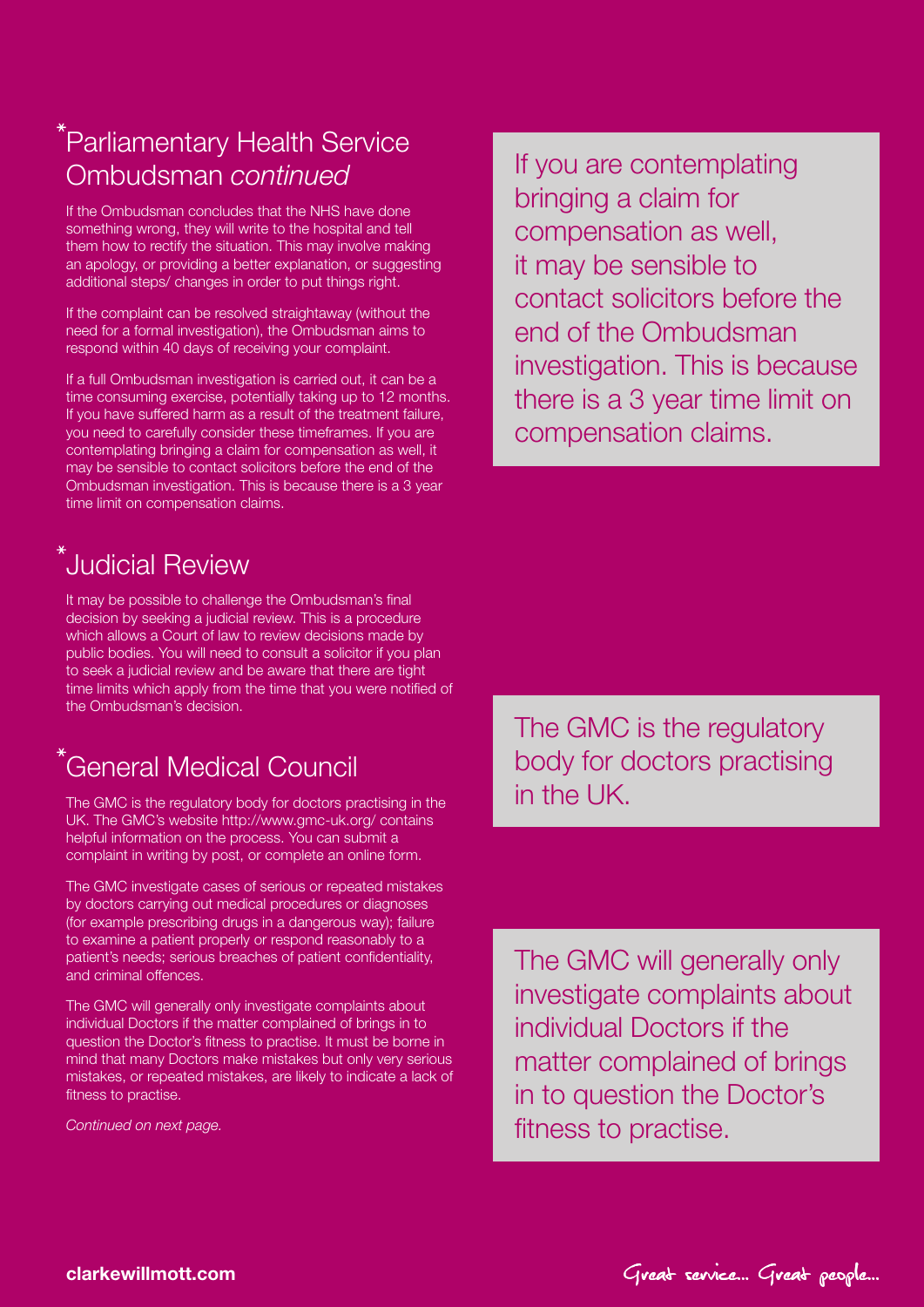### General Medical Council *continued*

If you complain in writing to the GMC, they will show your letter to the doctor concerned and obtain their comments. Once all of the information has been collated, the complaint will be reviewed by two case examiners: one medical, one non-medical. They will consider whether the concerns are sufficiently serious to warrant referral to the Medical Practitioners Tribunal Service.

If the matter is referred to the Tribunal Service, an impartial panel will decide at a hearing whether the doctor is fit to practise.

The GMC have the power to do the following:-

- Issue a warning to a doctor
- Agree and enforce undertakings with the Doctor (e.g. an agreement to re-train, or work under supervision)
- Refer a doctor to the tribunal for a Fitness to Practise panel hearing. The panel can decide to:
	- a) Put conditions on the doctor's registration so that he/she is only allowed to practise under supervision, or ensure they are restricted to certain areas of practice
	- b) Suspend the doctor's name from the register so that he/she cannot practise medicine during the suspension period
	- c) Remove the doctor's name from the register so that he/she cannot practise medicine at all

The GMC do not have the power to deal with complaints concerning nurses, pharmacists, dentists, opticians or treatment providers who are not qualified doctors. They also cannot order a doctor to provide the treatment you would like; cannot make a doctor apologise, and cannot assist with claiming compensation.



The GMC do not have the power to deal with complaints concerning nurses, pharmacists, dentists, opticians or treatment providers who are not qualified doctors. They also cannot order a doctor to provide the treatment you would like; cannot make a doctor apologise, and cannot assist with claiming compensation.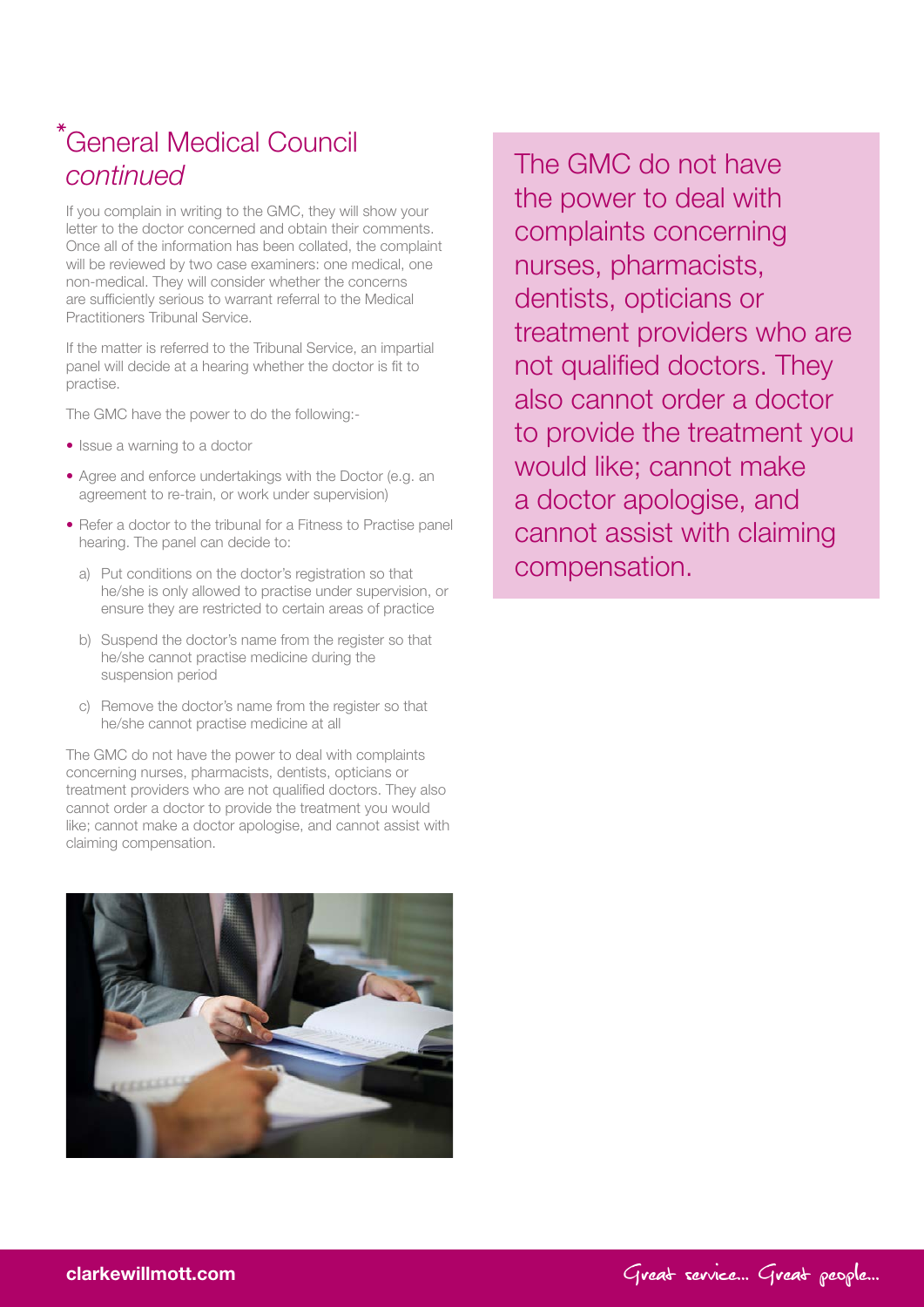## The Effect of Complaints - pursuing a Legal Claim

If an NHS Trust investigates a complaint and accepts that there were serious failings in care, this can narrow the issues under investigation in a legal claim for compensation.

For a claim to succeed, a patient must prove two legal tests: breach of duty and causation.

Breach of duty requires the patient to show that the care they received fell below an acceptable standard, which would not be supported by a responsible body of practitioners. If the hospital concedes in their response to a complaint that the care was not of an acceptable standard, this can make it much easier for your solicitor to assess the prospects of success of your claim. This may help with the consideration of your funding options as well as potentially speeding up the investigations of your claim.

Pursuing a complaint can therefore be a very useful exercise if you are contemplating making a claim.

Even if no apologies or admissions are forthcoming from the hospital, a detailed investigation and written explanation can assist your solicitor when looking into different aspects of a legal claim.

# for Claims

If you are applying for Legal Aid Agency funding it is a prerequisite for you to firstly pursue a complaint against your treatment provider.

Information revealed through the complaints process can help your solicitor in deciding whether there are sufficient prospects of success to offer you a No Win No Fee agreement, under which the solicitor takes a risk on not getting paid.



Even if no apologies or admissions are forthcoming from the hospital, a detailed investigation and written explanation can assist your solicitor when looking into different aspects of a legal claim.